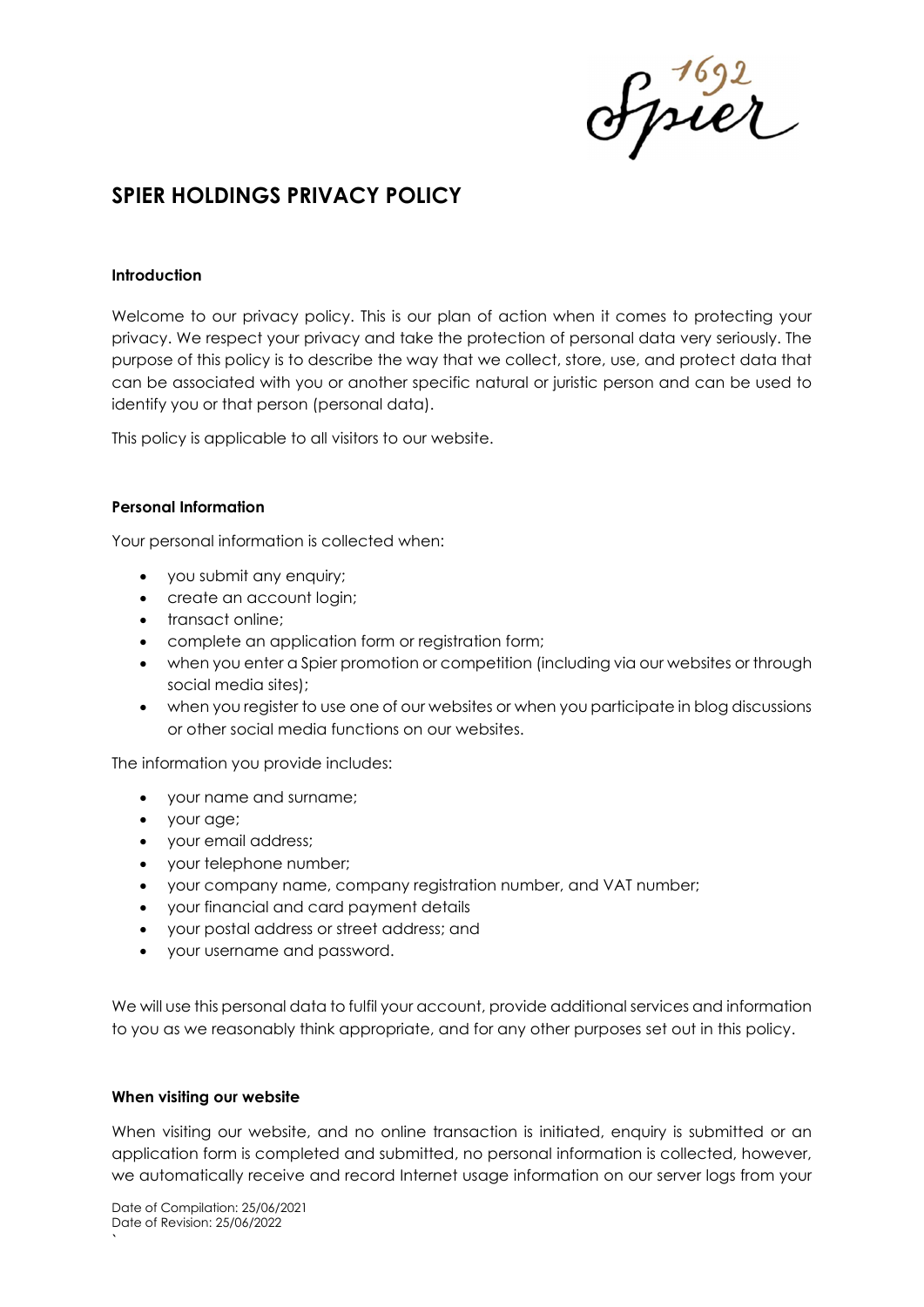ofpier

browser, such as your Internet Protocol address (IP address), browsing habits, click patterns, version of software installed, system type, screen resolutions, colour capabilities, plug-ins, language settings, cookie preferences, search engine keywords, JavaScript enablement, the content and pages that you access on the website, and the dates and times that you visit the website, paths taken, and time spent on sites and pages within the website (usage information).

Please note that other websites visited before entering our website might place personal data within your URL during a visit to it, and we have no control over such websites. Accordingly, a subsequent website that collects URL information may log some personal data.

#### Consent

Consent is required when collecting your personal information, therefore by voluntarily submitting personal information on our website, you are consenting to the collection and processing of your information only for the purposes for which it is provided to us.

#### Legal capacity

You may not access our website to order our goods or services if you are younger than 18 years old or do not have legal capacity to conclude legally binding contracts.

# Deemed acceptance

By accepting this policy, you are deemed to have read, understood, accepted, and agreed to be bound by all of its terms.

#### Your obligations

You may only send us your own personal data or the personal data of another data subject where you have their permission to do so.

#### Changes

`

We may change the terms of this policy at any time by updating this web page. We will notify you of any changes by placing a notice in a prominent place on the website or by sending you an email detailing the changes that we have made and indicating the date that they were last updated. If you do not agree with the changes, then you must stop using the website, and our goods or services. If you continue to use the website or our goods or services following notification of a change to the terms, the changed terms will apply to you and you will be deemed to have accepted those updated terms.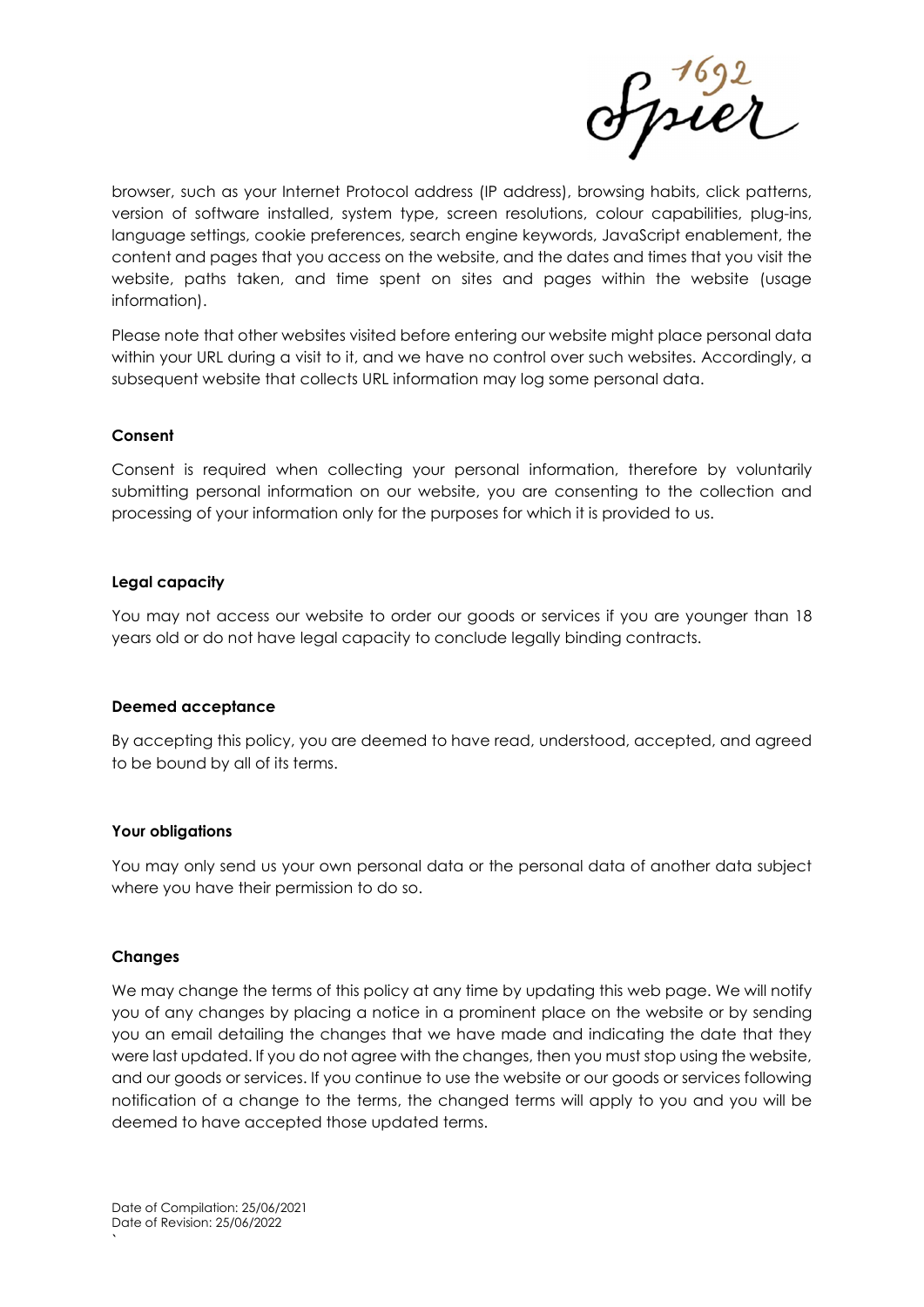

#### Cookies

We may place small text files called 'cookies' on your device when you visit our website. These files do not contain personal data, but they do contain a personal identifier allowing us to associate your personal data with a certain device. These files serve several useful purposes for you, including:

- tailoring our website's functionality to you personally by letting us remember your preferences;
- improving how our website performs;
- allowing third parties to provide services to our website; and
- helping us deliver targeted advertising where appropriate in compliance with the applicable laws.

Your internet browser generally accepts cookies automatically, but you can often change this setting to stop accepting them. You can also delete cookies manually. However, no longer accepting cookies or deleting them will prevent you from accessing certain aspects of our website where cookies are necessary. Many websites use cookies and you can find out more about them at www.allaboutcookies.org.

# Processing

Processing includes gathering your personal data, disclosing it, and combining it with other personal data.

# Consent to collection

We will obtain your consent to collect personal data in accordance with applicable law, and when you provide us with any registration information or optional information.

# Our obligations

We may use your personal data to fulfil our obligations to you.

# Regulators

`

We may disclose your personal data as required by law or governmental audit.

# Law enforcement

We may disclose personal data if required:

- by a subpoena or court order;
- to comply with any law;

Date of Compilation: 25/06/2021 Date of Revision: 25/06/2022